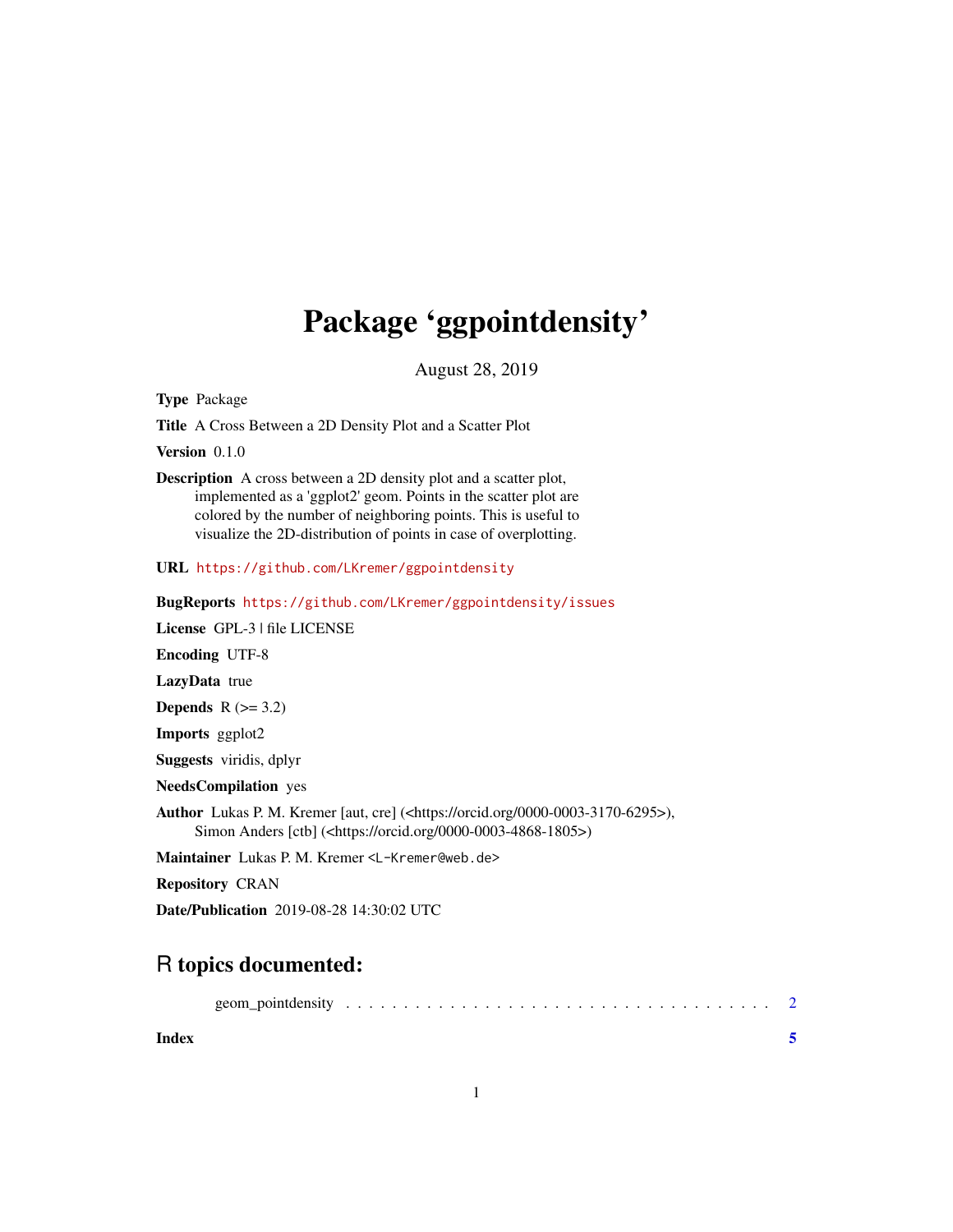<span id="page-1-0"></span>

#### Description

The pointdensity geom is used to create scatterplots where each point is colored by the number of neighboring points. This is useful to visualize the 2D-distribution of points in case of overplotting.

#### Usage

```
geom_pointdensity(mapping = NULL, data = NULL,
 stat = "pointdensity", position = "identity",
  ..., na.rm = FALSE, show.legend = NA,
 inherit.aes = TRUE)
```
#### Arguments

| mapping     | Set of aesthetic mappings created by aes() or aes_(). If specified and inherit.aes<br>= TRUE (the default), it is combined with the default mapping at the top level of<br>the plot. You must supply mapping if there is no plot mapping.                                                                                                                                                                                                                                          |
|-------------|------------------------------------------------------------------------------------------------------------------------------------------------------------------------------------------------------------------------------------------------------------------------------------------------------------------------------------------------------------------------------------------------------------------------------------------------------------------------------------|
| data        | The data to be displayed in this layer. There are three options:                                                                                                                                                                                                                                                                                                                                                                                                                   |
|             | If NULL, the default, the data is inherited from the plot data as specified in the<br>call to $ggplot()$ .                                                                                                                                                                                                                                                                                                                                                                         |
|             | A data. frame, or other object, will override the plot data. All objects will be<br>fortified to produce a data frame. See fortify() for which variables will be<br>created.                                                                                                                                                                                                                                                                                                       |
|             | A function will be called with a single argument, the plot data. The return<br>value must be a data. frame, and will be used as the layer data. A function<br>can be created from a formula (e.g. $\sim$ head(.x, 10)).                                                                                                                                                                                                                                                            |
| stat        | The statistical transformation to use on the data for this layer, as a string.                                                                                                                                                                                                                                                                                                                                                                                                     |
| position    | Position adjustment, either as a string, or the result of a call to a position adjust-<br>ment function.                                                                                                                                                                                                                                                                                                                                                                           |
| .           | Other arguments passed on to layer(). This includes adjust, a multiplicate<br>bandwidth adjustment used to adjust the distance threshold to consider two<br>points as neighbors, i.e. the radius around points in which neighbors are counted.<br>For example, $adjust = 0.5$ means use half of the default. Other arguments may<br>be aesthetics, used to set an aesthetic to a fixed value, like shape = 17 or size =<br>3. They may also be parameters to the paired geom/stat. |
| na.rm       | If FALSE, the default, missing values are removed with a warning. If TRUE,<br>missing values are silently removed.                                                                                                                                                                                                                                                                                                                                                                 |
| show.legend | logical. Should this layer be included in the legends? NA, the default, includes if<br>any aesthetics are mapped. FALSE never includes, and TRUE always includes. It<br>can also be a named logical vector to finely select the aesthetics to display.                                                                                                                                                                                                                             |
| inherit.aes | If FALSE, overrides the default aesthetics, rather than combining with them.<br>This is most useful for helper functions that define both data and aesthetics and<br>shouldn't inherit behaviour from the default plot specification, e.g. borders().                                                                                                                                                                                                                              |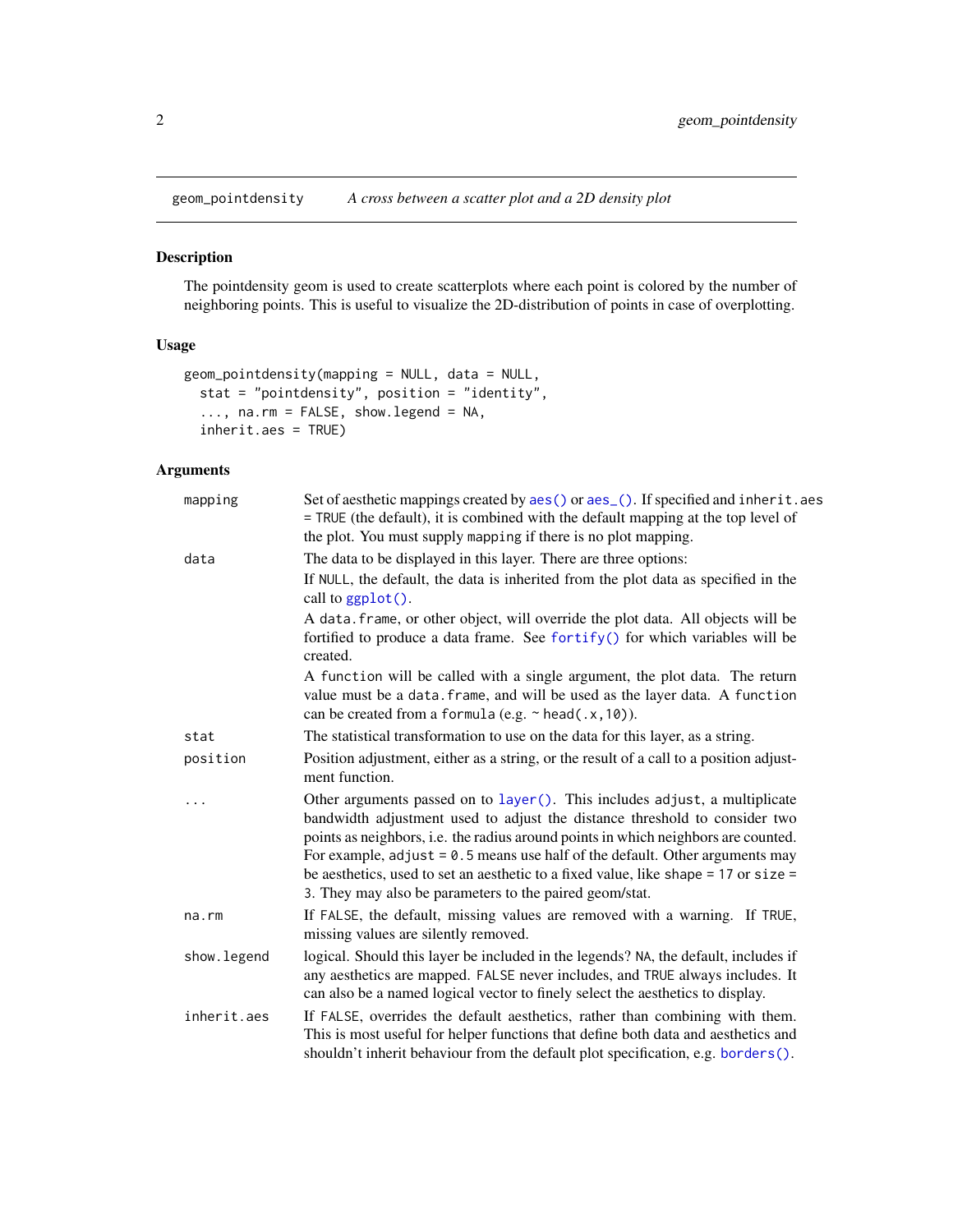```
geom_pointdensity 3
```
#### Author(s)

Lukas P.M. Kremer

#### References

https://GitHub.com/LKremer/ggpointdensity

#### Examples

```
library(ggplot2)
library(dplyr)
library(ggpointdensity)
# generate some toy data
dat <- bind_rows(
  tibble(x = rnorm(7000, sd = 1),y = rnorm(7000, sd = 10),
        group = "foo"),
  tibble(x = rnorm(3000, mean = 1, sd = .5),y = rnorm(3000, mean = 7, sd = 5),
        group = "bar")# plot it with geom_pointdensity()
ggplot(data = dat, mapping = aes(x = x, y = y)) +geom_pointdensity()
# adjust the smoothing bandwidth,
# i.e. the radius around the points
# in which neighbors are counted
ggplot(data = dat, mapping = aes(x = x, y = y)) +geom_pointdensity(adjust = .1)
ggplot(data = dat, mapping = aes(x = x, y = y)) +geom\_point density(adjust = 4)# I recommend the viridis package
# for a more useful color scale
library(viridis)
ggplot(data = dat, mapping = aes(x = x, y = y)) +geom_pointdensity() +
  scale_color_viridis()
# Of course you can combine the geom with standard
# ggplot2 features such as facets...
ggplot(data = dat, mapping = aes(x = x, y = y)) +geom_pointdensity() +
  scale_color_viridis() +
  facet_wrap( ~ group)
# ... or point shape and size:
dat_subset <- sample_frac(dat, .1) # smaller data set
ggplot(data = dat_subset, mapping = aes(x = x, y = y)) +
```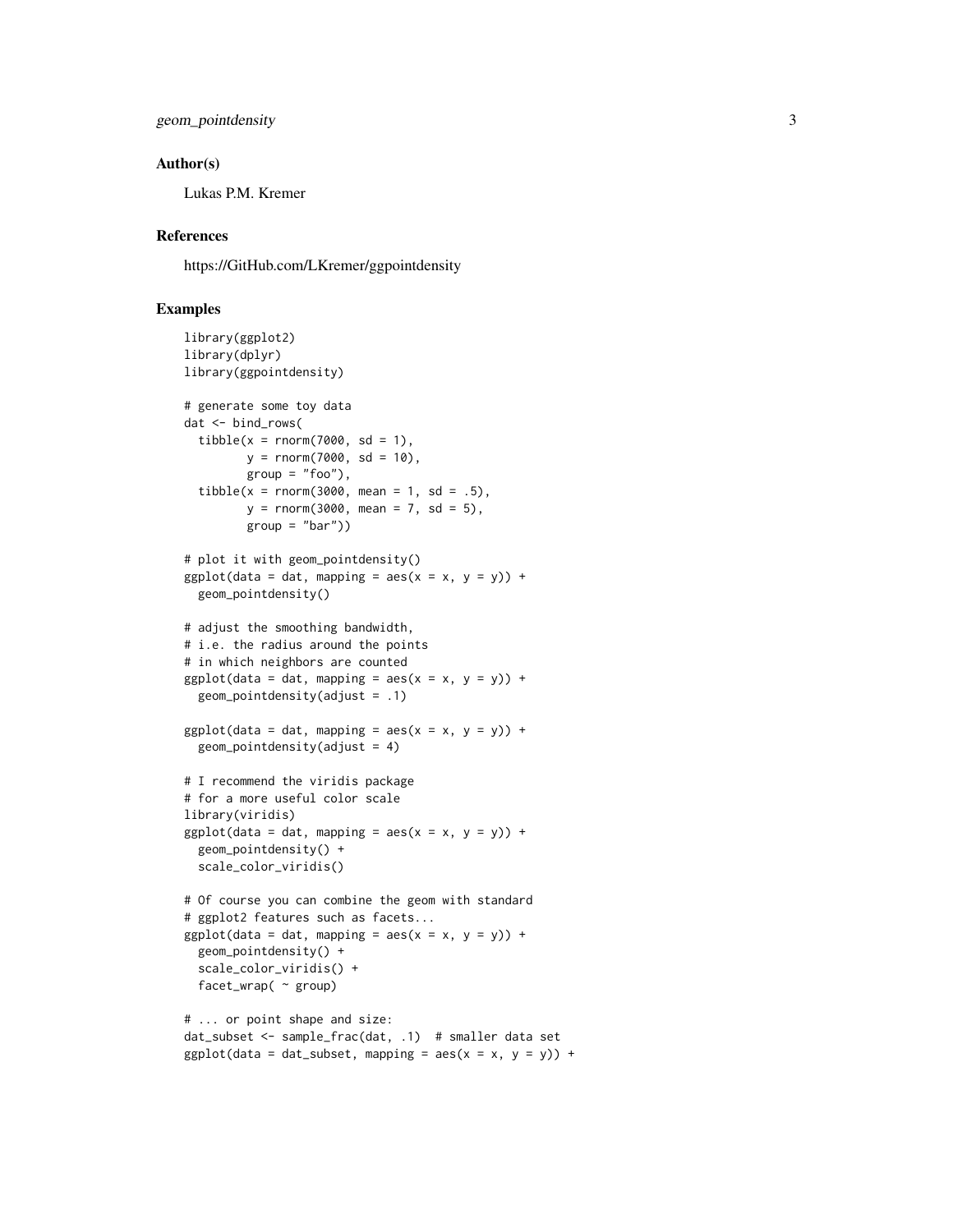```
geom_pointdensity(size = 3, shape = 17) +
 scale_color_viridis()
# Zooming into the axis works as well, keep in mind
# that xlim() and ylim() change the density since they
# remove data points.
# It may be better to use 'coord_cartesian()' instead.
ggplot(data = dat, mapping = aes(x = x, y = y)) +geom_pointdensity() +
 scale_color_viridis() +
 xlim(c(-1, 3)) + ylim(c(-5, 15))ggplot(data = dat, mapping = aes(x = x, y = y)) +geom_pointdensity() +
  scale_color_viridis() +
  coord\_cartesian(xlim = c(-1, 3), ylim = c(-5, 15))
```